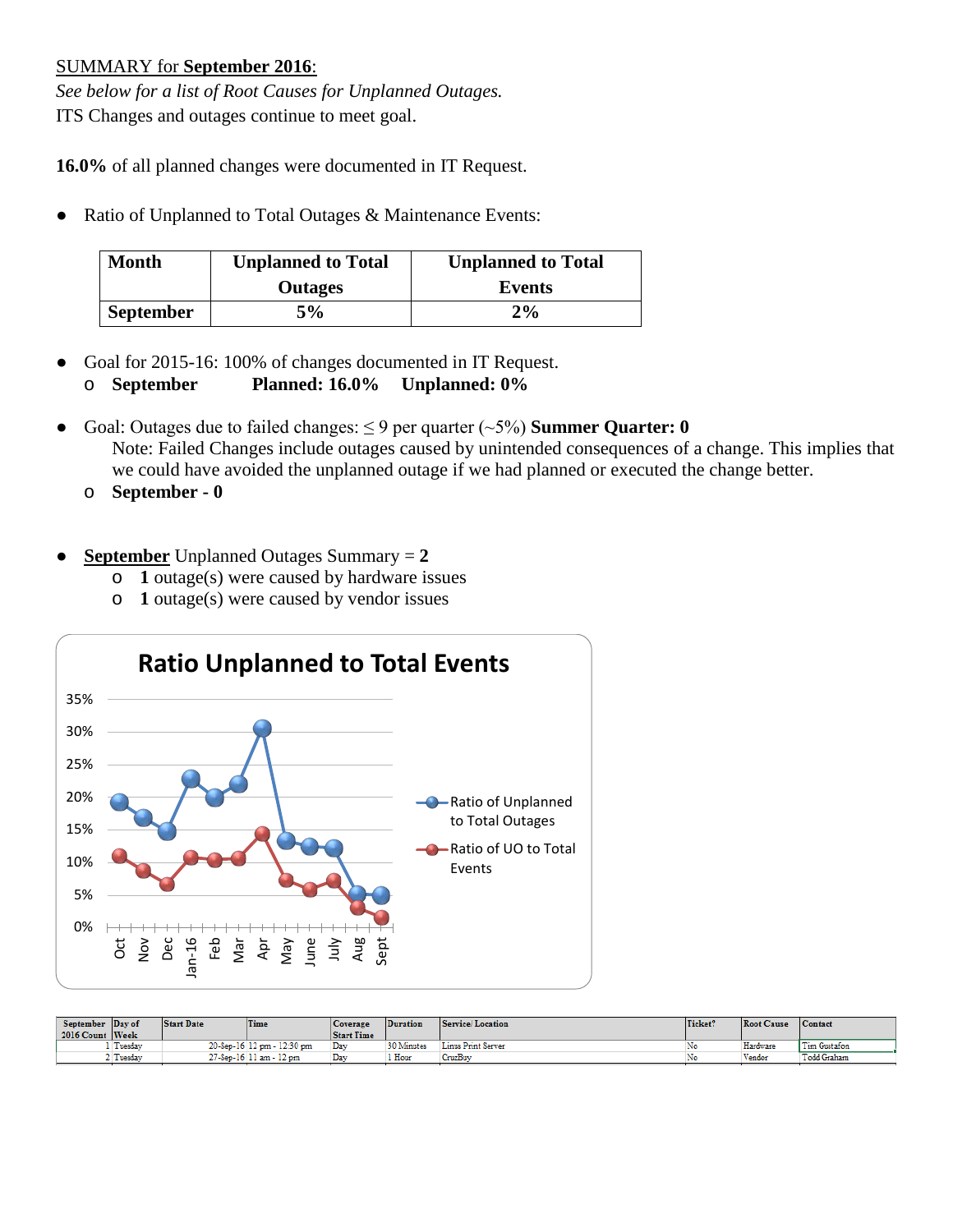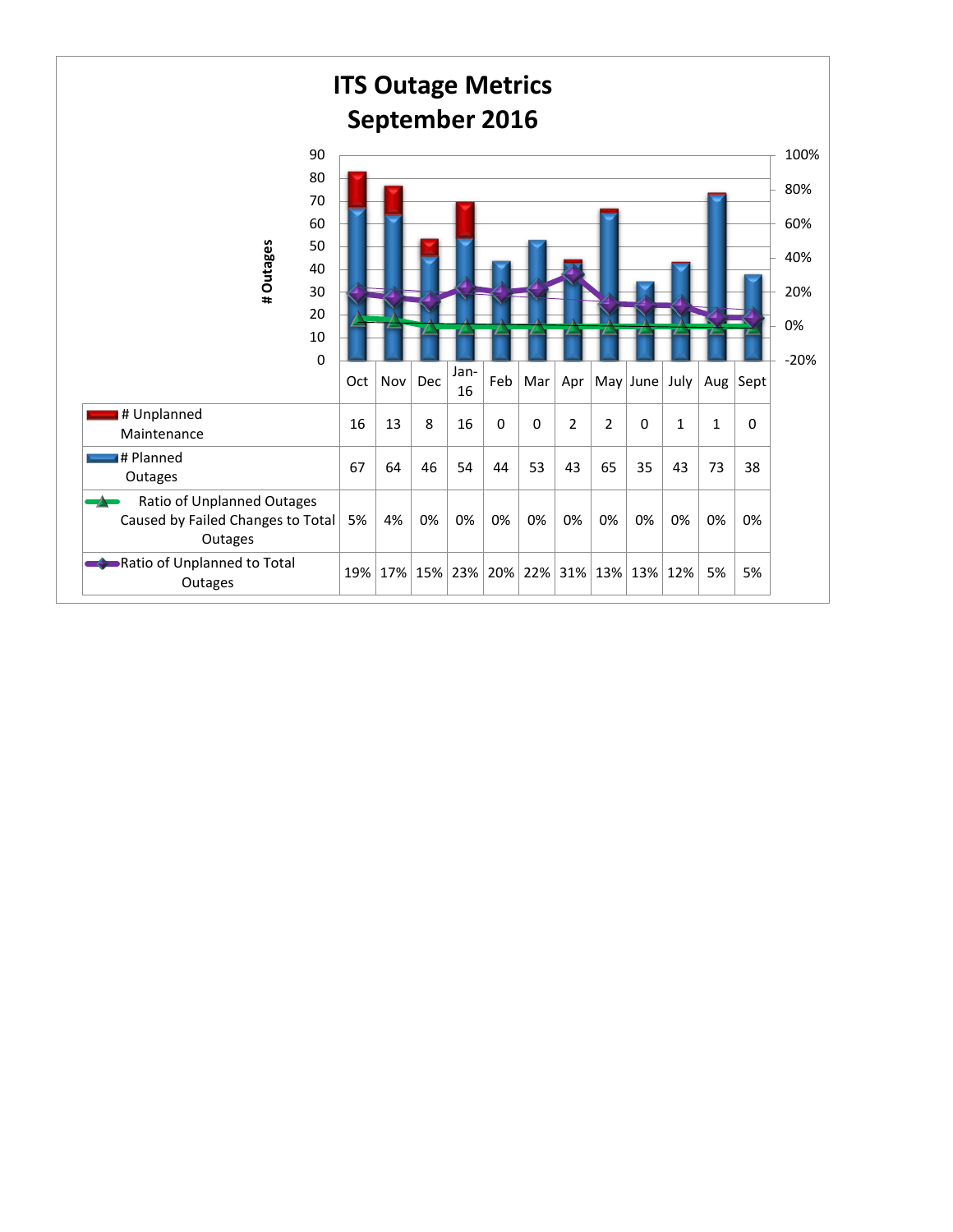

## SUMMARY for **October 2016**:

*See below for a list of Root Causes for Unplanned Outages.* ITS Changes and outages continue to meet goal.

**29.5%** of all planned changes were documented in IT Request.

• Ratio of Unplanned to Total Outages & Maintenance Events:

| Month          | <b>Unplanned to Total</b> | <b>Unplanned to Total</b> |
|----------------|---------------------------|---------------------------|
|                | <b>Outages</b>            | Events                    |
| <b>October</b> | $7\%$                     | 3%                        |

- Goal for 2015-16: 100% of changes documented in IT Request.
	- o **October Planned: 29.5% Unplanned: 33.3%**
- Goal: Outages due to failed changes:  $\leq$  9 per quarter ( $\sim$ 5%) **Fall Quarter: 0** Note: Failed Changes include outages caused by unintended consequences of a change. This implies that we could have avoided the unplanned outage if we had planned or executed the change better.
	- o **October – 0**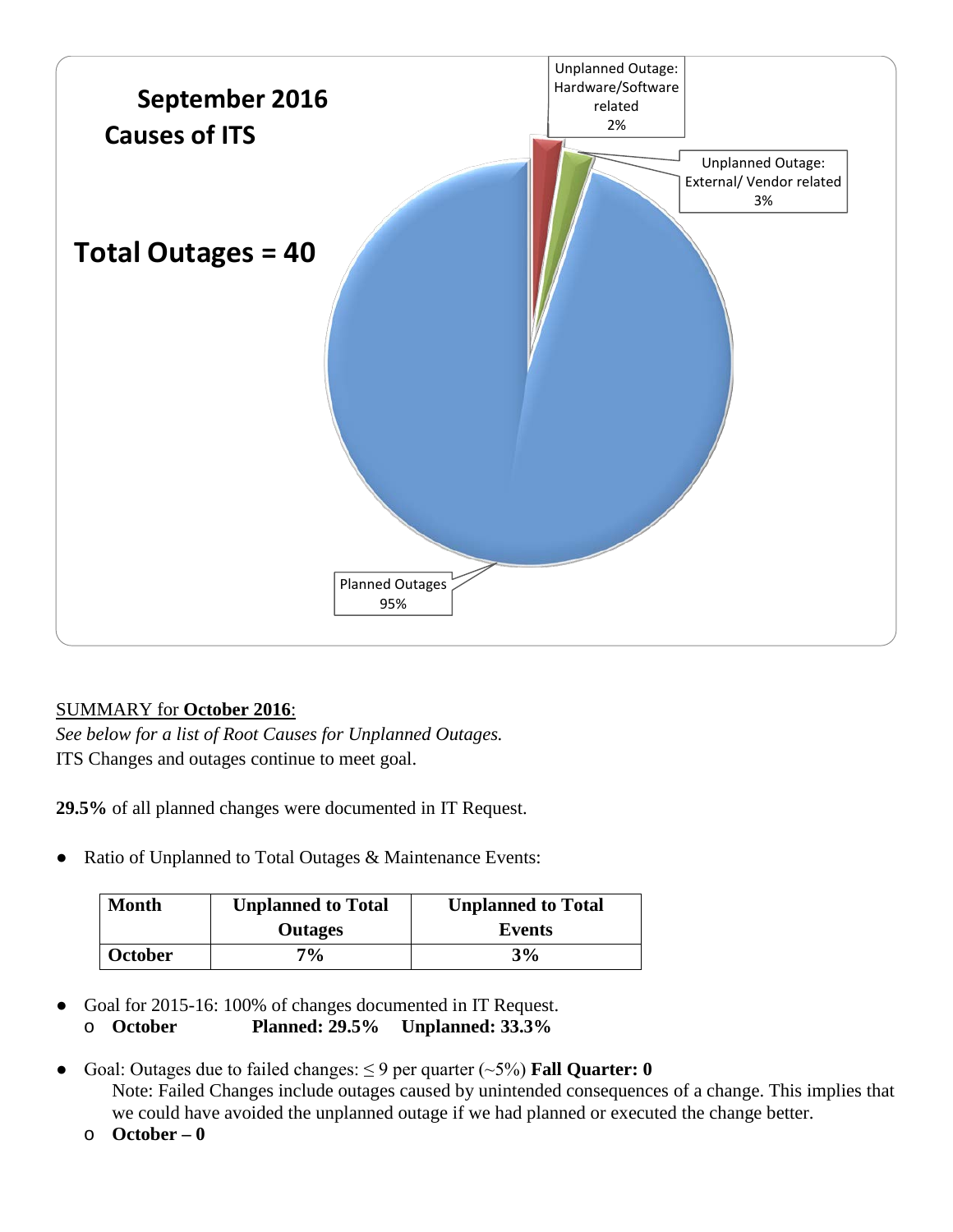● **October** Unplanned Outages Summary = **3** o **3** outage(s) were caused by hardware issues



| October 2016 Day of |        | <b>Start Date</b> | Time                        | Coverage          | <b>Duration</b> | Service/Location                                      | Ticket?           | <b>Root Cause</b> | Contact      | <b>Comments</b> |
|---------------------|--------|-------------------|-----------------------------|-------------------|-----------------|-------------------------------------------------------|-------------------|-------------------|--------------|-----------------|
| Count               | Week   |                   |                             | <b>Start Time</b> |                 |                                                       |                   |                   |              |                 |
|                     | Sunday |                   | 2-Oct-16 1:02 am - 1:08 am  | Night             | 6 Minutes       | Network                                               |                   | Hardware          | John Haskins |                 |
|                     | Monday |                   | 17-Oct-16 3:22 pm - 4:03 pm | Day               | 40 minutes      | Network                                               |                   | Hardware          | John Haskins |                 |
|                     | Monday |                   | 24-Oct-16 5 am - 11 am      | Dav               | 6 Hours         | Network - Theater Arts Media and Experimental Theater | <b>INC0459746</b> | Hardware          | John Haskins |                 |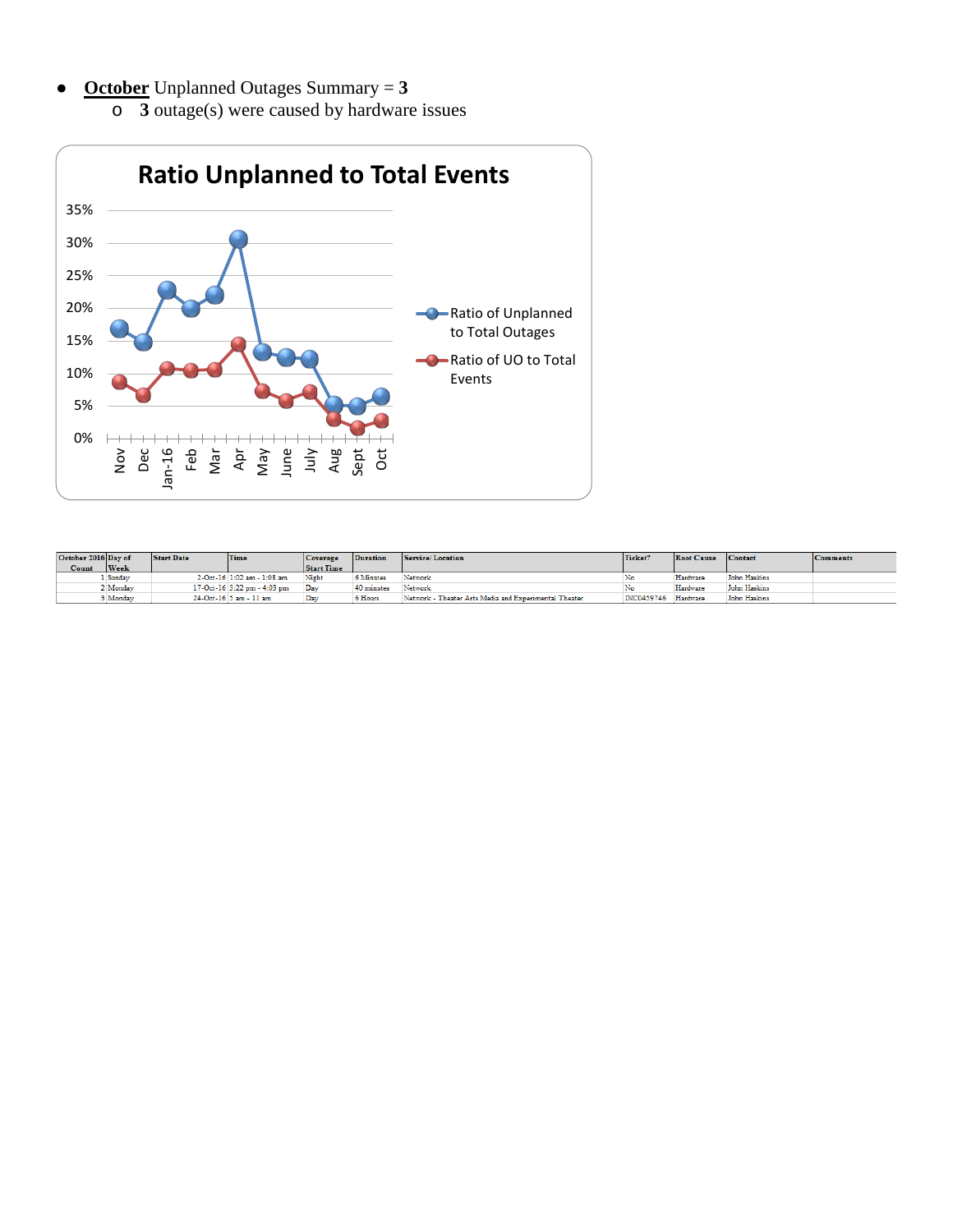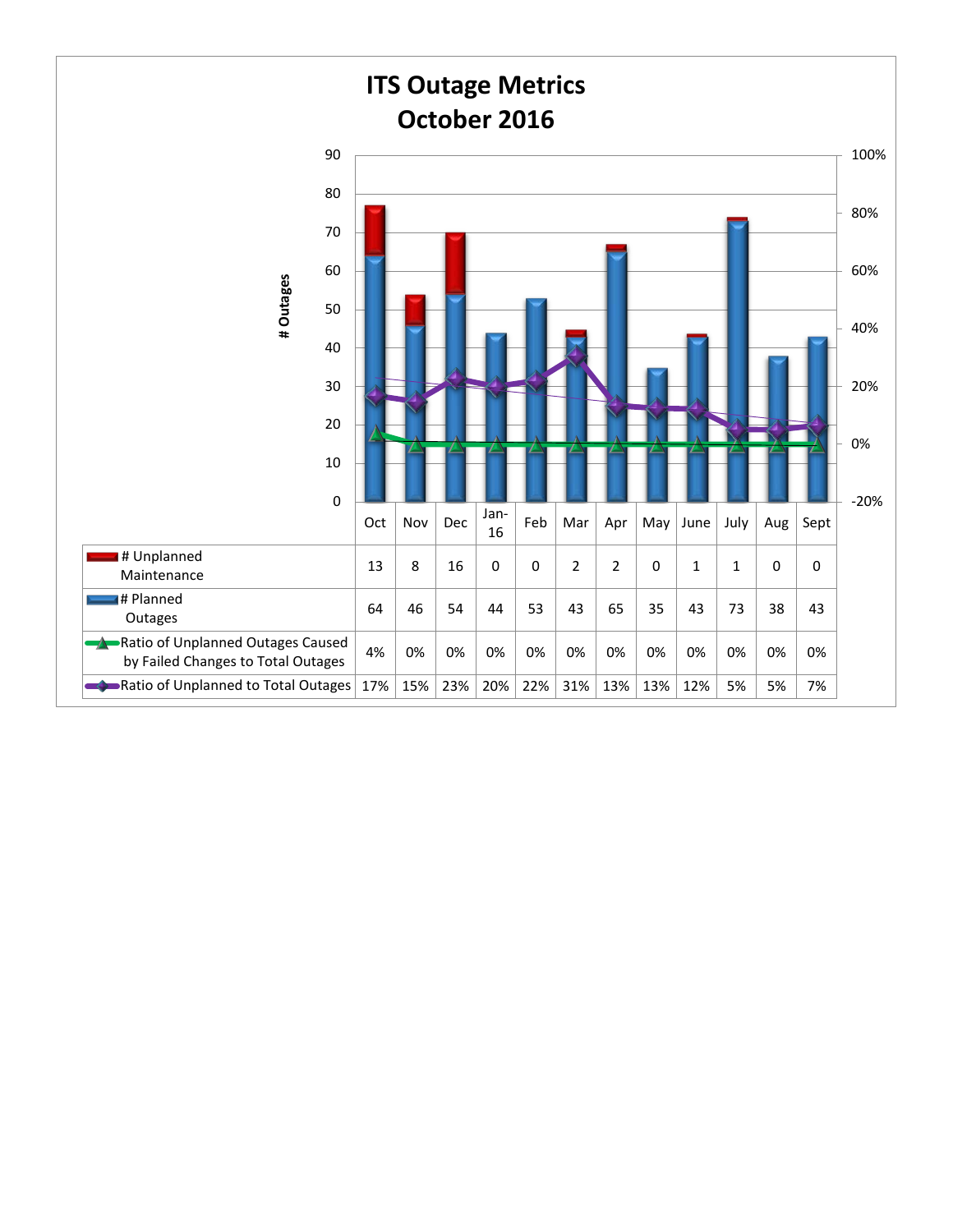

## SUMMARY for **November 2016**:

*See below for a list of Root Causes for Unplanned Outages.* ITS Changes and outages continue to meet goal.

**22.6%** of all planned changes were documented in IT Request.

Ratio of Unplanned to Total Outages & Maintenance Events:

| Month           | <b>Unplanned to Total</b> | <b>Unplanned to Total</b> |
|-----------------|---------------------------|---------------------------|
|                 | <b>Outages</b>            | Events                    |
| <b>November</b> | <b>10%</b>                | 3%                        |

- Goal for 2015-16: 100% of changes documented in IT Request. o **November Planned: 22.6% Unplanned: 40.0%**
- Goal: Outages due to failed changes:  $\leq$  9 per quarter ( $\sim$ 5%) **Fall Quarter: 0** Note: Failed Changes include outages caused by unintended consequences of a change. This implies that we could have avoided the unplanned outage if we had planned or executed the change better.
	- o **November – 0**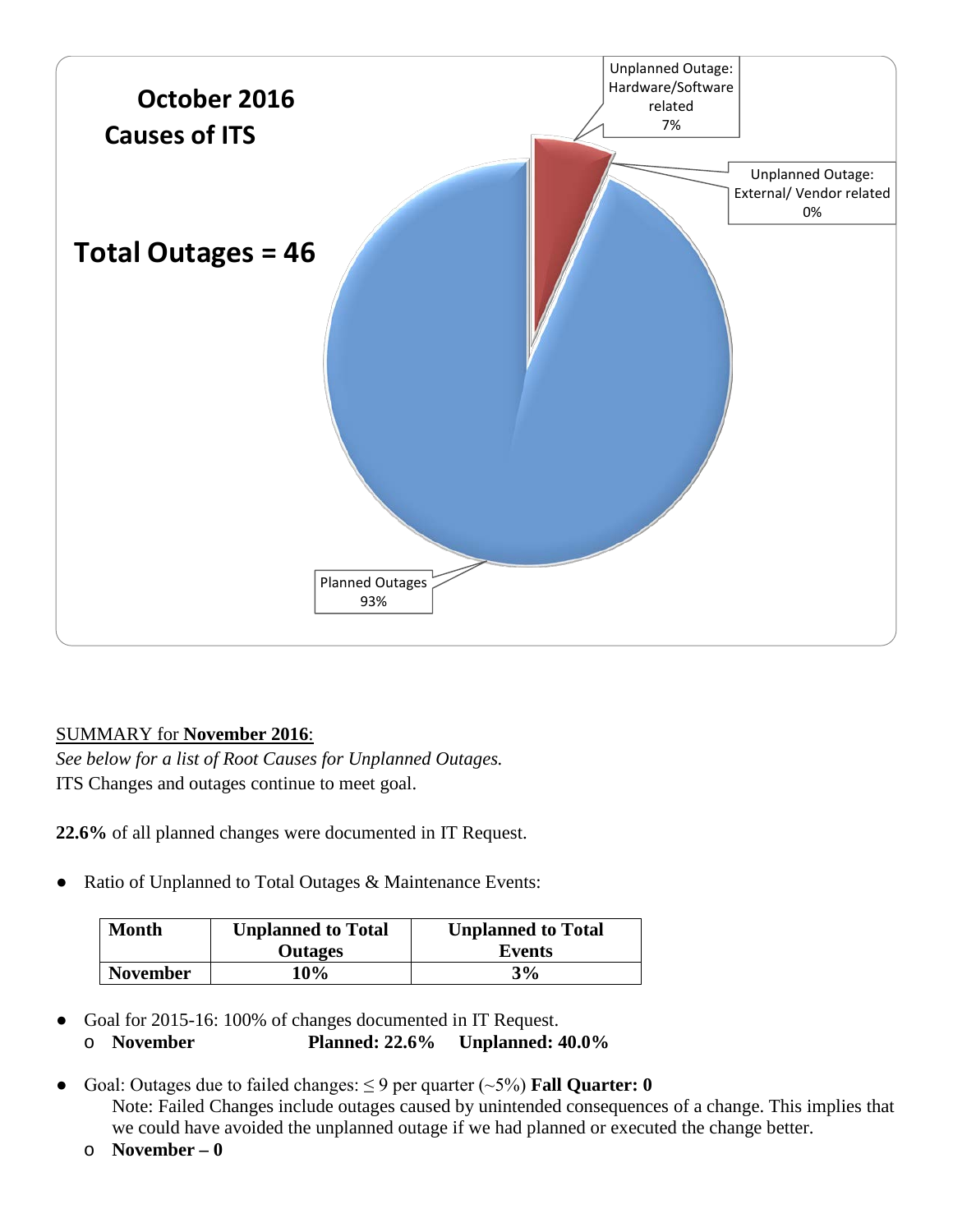- **<u>November</u>** Unplanned Outages Summary  $= 5$ 
	- o **2** outage(s) caused by hardware issues
	- o **2** outage(s) caused by vendor issues
	- o **1** outage(s) caused by human error



| November Day of |          | Start Date        | Time                               | Coverage          | Duration  | Service/Location                                          | Ticket?    | <b>Root Cause</b> | Contact      | <b>Comments</b> |
|-----------------|----------|-------------------|------------------------------------|-------------------|-----------|-----------------------------------------------------------|------------|-------------------|--------------|-----------------|
| 2016 Count Week |          |                   |                                    | <b>Start Time</b> |           |                                                           |            |                   |              |                 |
|                 | Tuesday  |                   | $11:30$ am - $12:57$ pm $\Box$ Day |                   | 1.5 Hours | LML Network -- Younger Building, Center for Ocean Health. | No         | Hardware          |              |                 |
|                 |          | $1-Nov-16$        |                                    |                   |           | Seymour Center                                            |            |                   | John Haskins |                 |
|                 | Monday   |                   | 7-Nov-16 8:30 am - 10:45 am        | Dav               | 2 Hours   | its.uese.edu                                              | INC0461968 | Human Error       | Teresa Silva |                 |
|                 | Thursday |                   | $10$ -Nov- $16/6$ am - $8$ am      | Day               | 2 Hours   | Campus Voicemail                                          | INC0462454 | Vendor            | Matt McKenna |                 |
|                 | 4 Sunday | 13-Nov-16 All Day |                                    | Day               | 2 Days    | Network -- Internet Sunesys Dark Fiber                    | No         | Vendor            | John Haskins |                 |
|                 | Monday   | 21-Nov-16 All Dav |                                    | Day               | 4 Days    | Riverdance                                                | No         | Hardware          | Tim Gustafon |                 |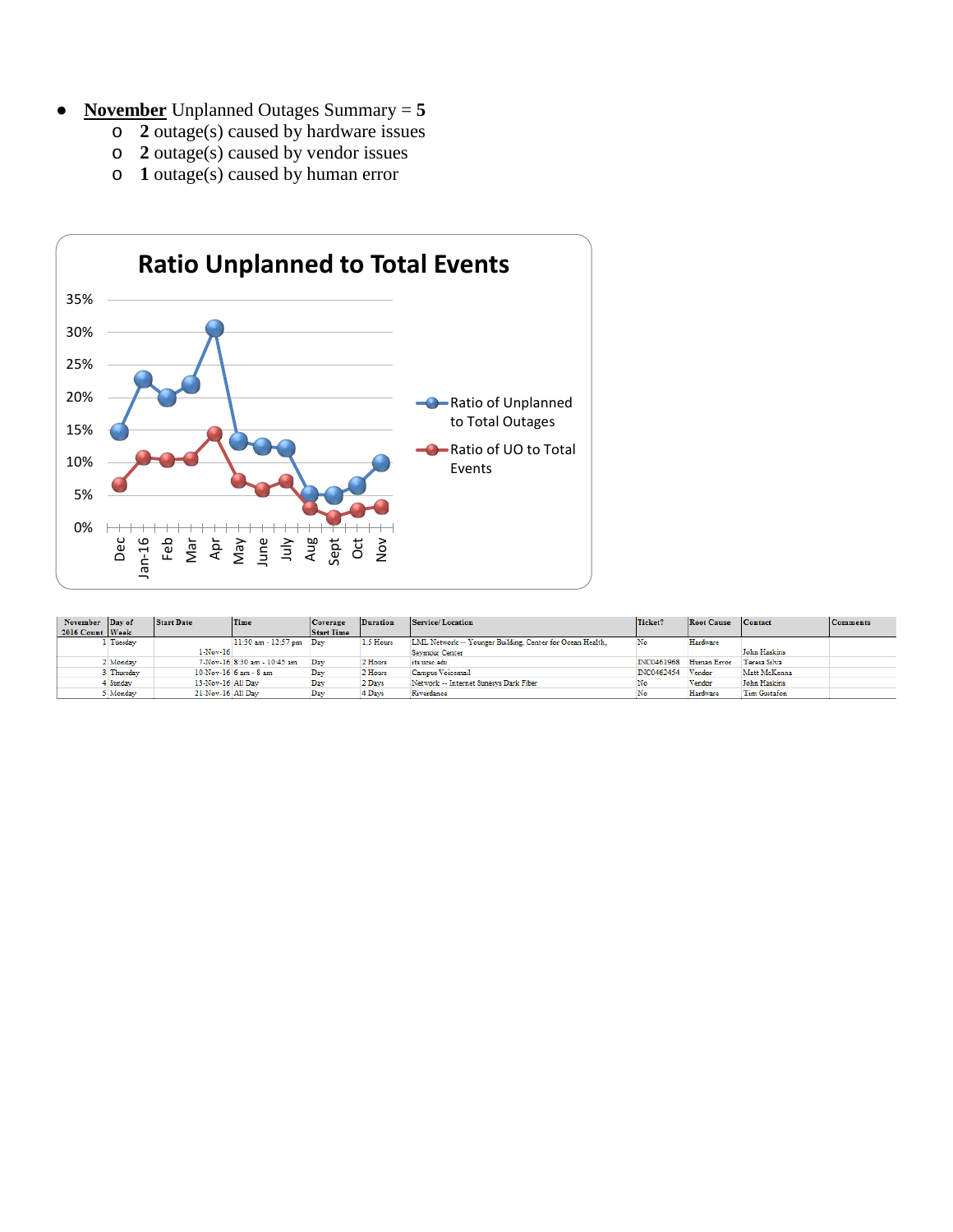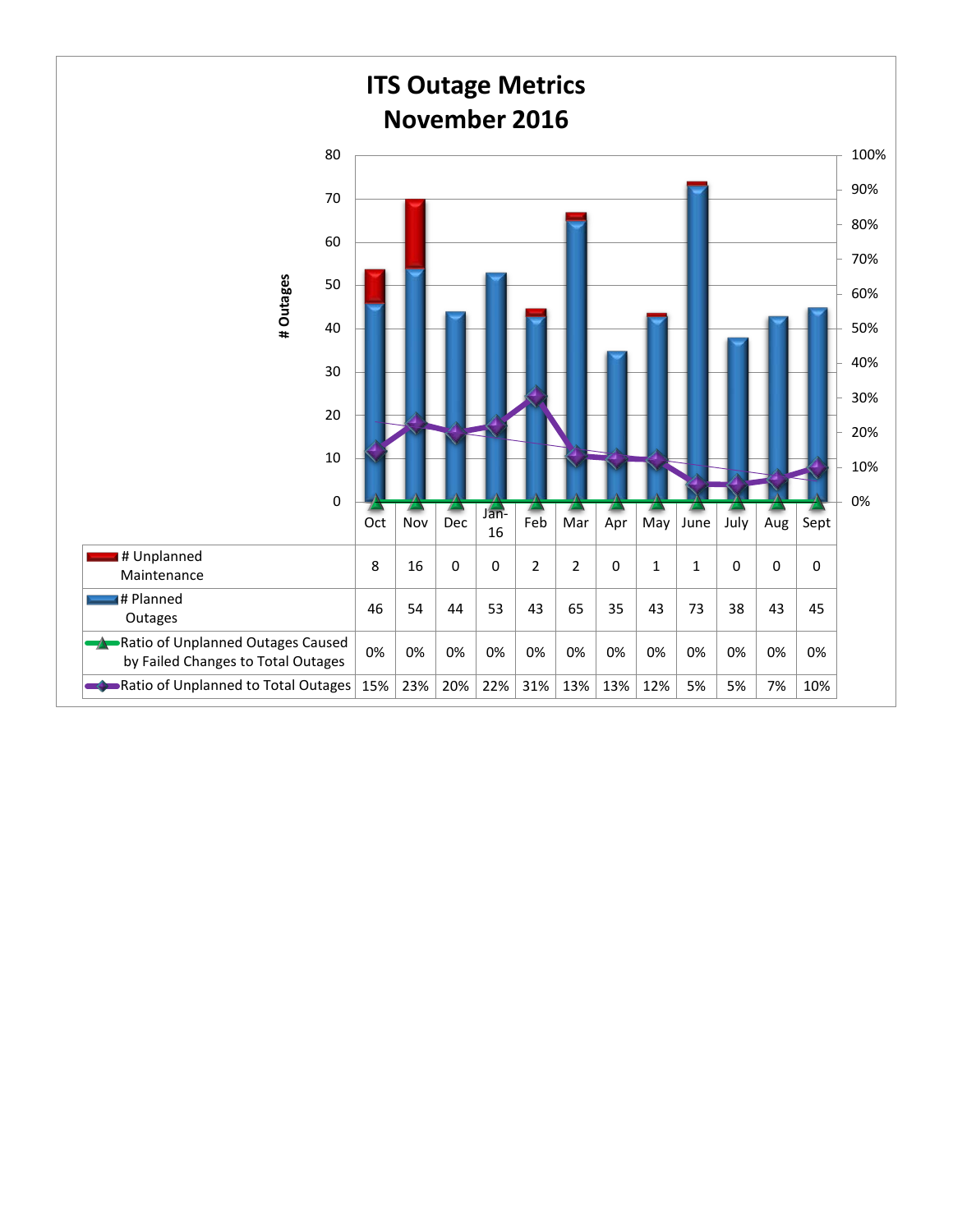

## SUMMARY for **December 2016**:

*See below for a list of Root Causes for Unplanned Outages.* ITS Changes and outages continue to meet goal.

**26.0%** of all planned changes were documented in IT Request.

● Ratio of Unplanned to Total Outages & Maintenance Events:

| <b>Month</b>    | <b>Unplanned to Total</b> | <b>Unplanned to Total</b> |
|-----------------|---------------------------|---------------------------|
|                 | <b>Outages</b>            | Events                    |
| <b>December</b> | 6%                        | 3%                        |

- Goal for 2015-16: **100%** of changes documented in IT Request. o **December Planned: 26.0% Unplanned: 33.3%**
- Goal: Outages due to failed changes:  $\leq$  9 per quarter ( $\sim$ 5%) **Fall Quarter: 0**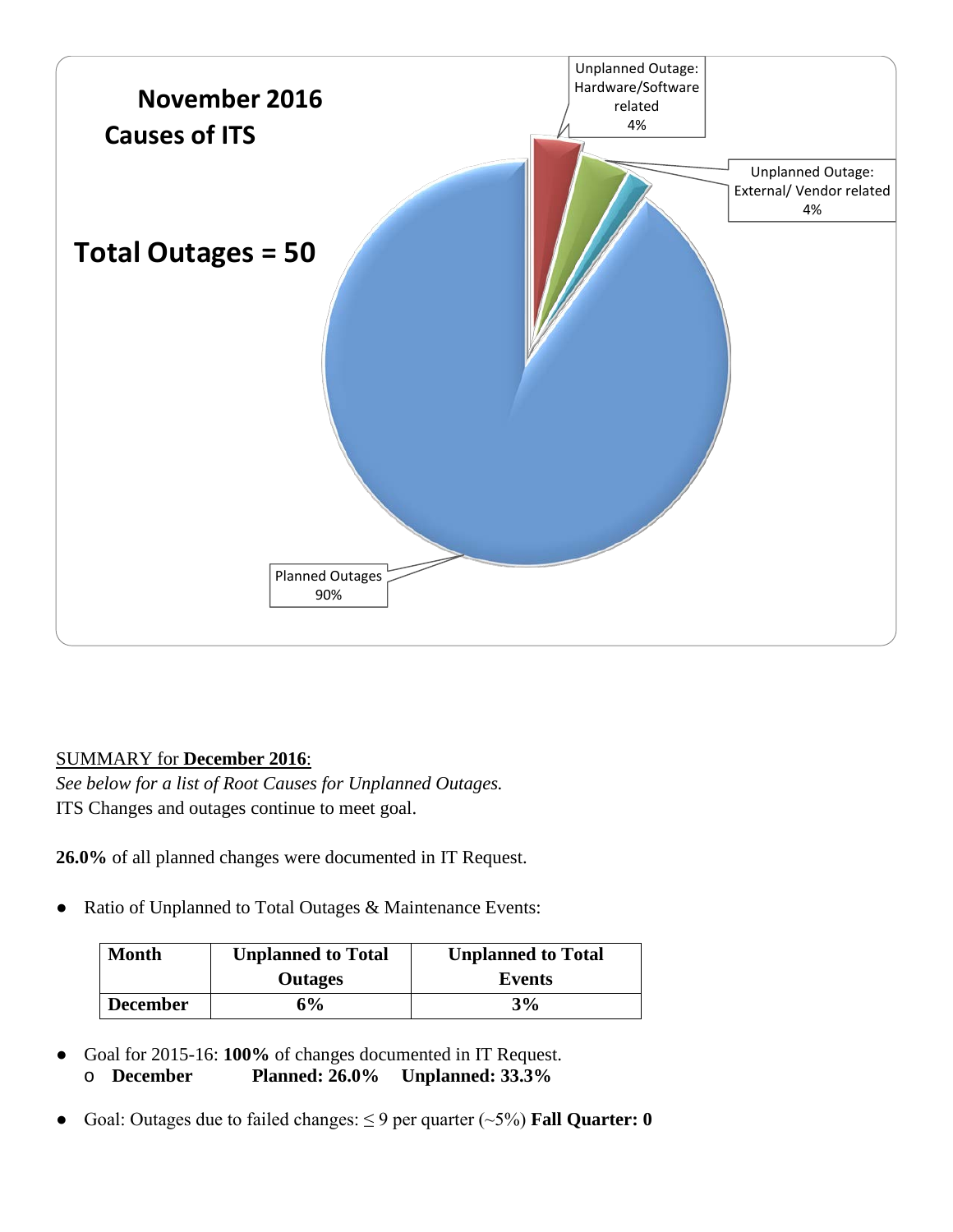Note: Failed Changes include outages caused by unintended consequences of a change. This implies that we could have avoided the unplanned outage if we had planned or executed the change better.

- o **December – 0**
- **December** Unplanned Outages Summary = **3**
	- o **2** outage(s) was caused by vendor issues
	- o **1** outage(s) was caused by software failures



| December Day of |          | <b>Start Date</b> | Time                         | Coverage          | <b>Duration</b> | Service/Location               | Ticket?             | <b>Root Cause</b> | Contact      | <b>Comments</b> |
|-----------------|----------|-------------------|------------------------------|-------------------|-----------------|--------------------------------|---------------------|-------------------|--------------|-----------------|
| 2016 Count Week |          |                   |                              | <b>Start Time</b> |                 |                                |                     |                   |              |                 |
|                 | Friday   | 2-Dec-16 All Dav  |                              | Dav               | 2 Davs          | Network -- Internet Dark Fiber |                     | Vendor            | John Haskins |                 |
|                 | / Friday |                   | 16-Dec-16 8 am - 2 pm        | Dav               | 6 Hours         | Infoview                       | INC0466899          | Vendor            | Todd Graham  |                 |
|                 | Tuesday  |                   | 20-Dec-16 9:30 am - 12:30 pm | Dav               | 3 Hours         | Employee Request System Login  | INC0467242 Software |                   | David Turner |                 |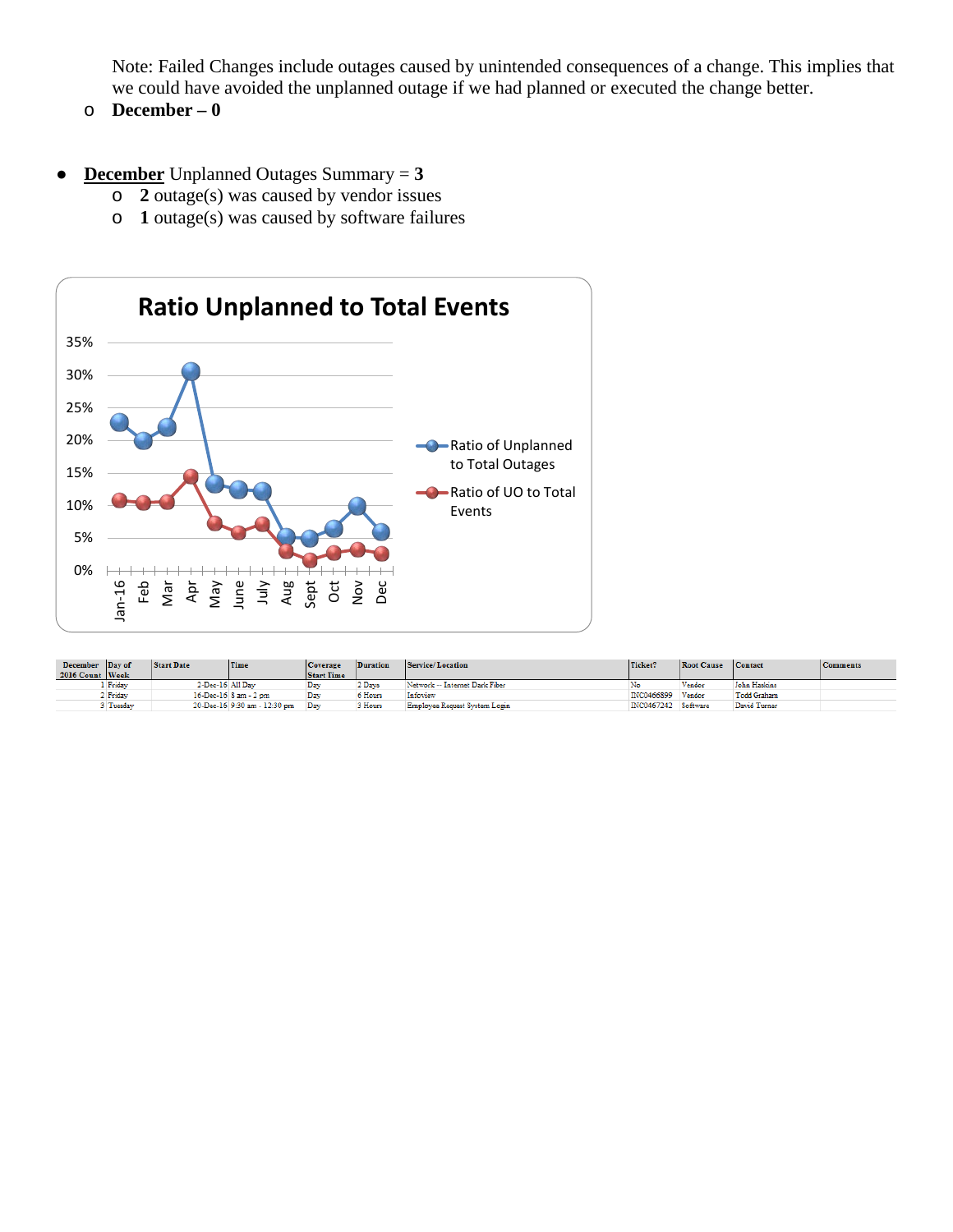